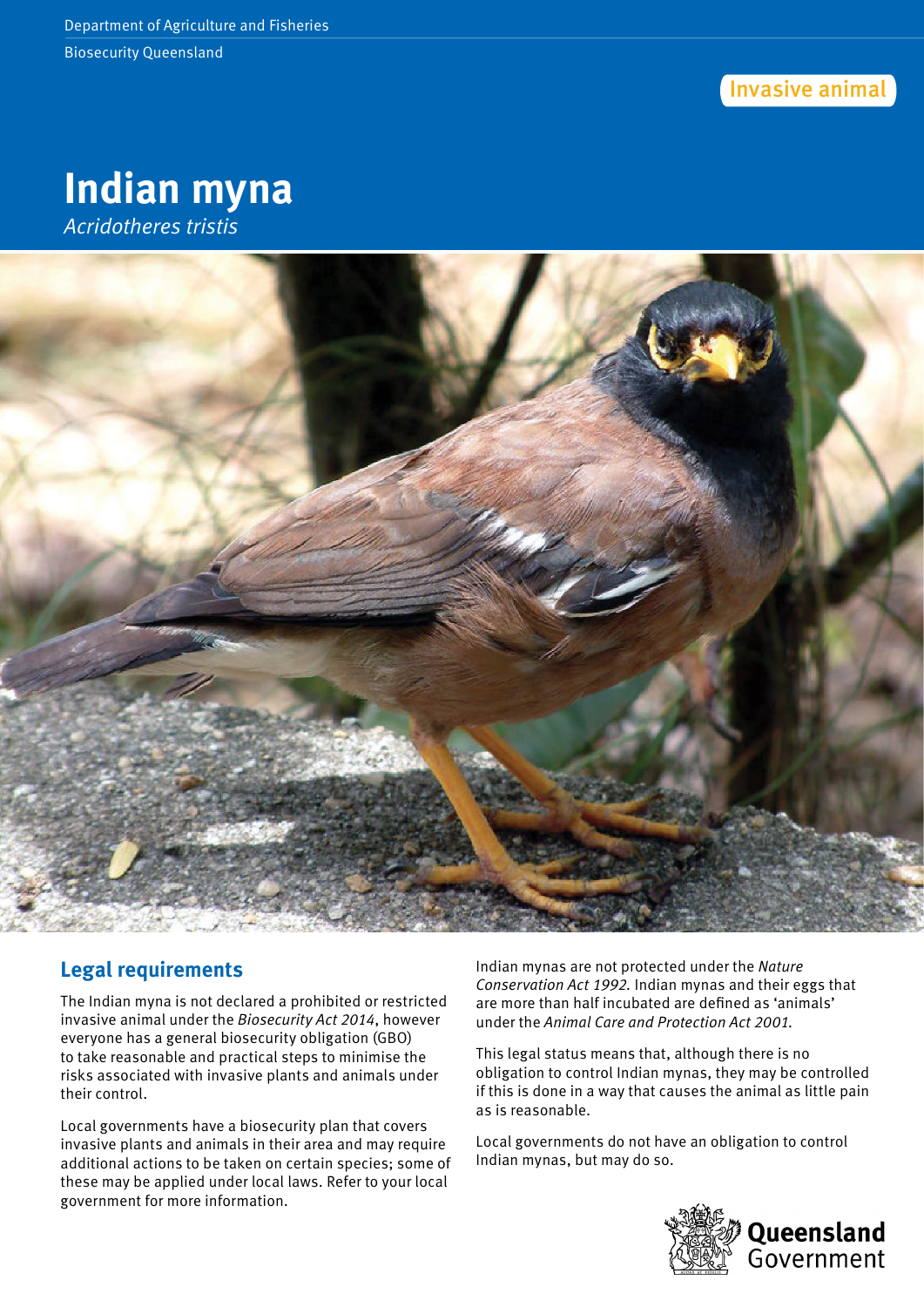|                    | Indian myna | <b>Native noisy miner</b> |
|--------------------|-------------|---------------------------|
| <b>Beak colour</b> | Yellow      | Yellow                    |
| Eye patch          | Yellow      | Yellow                    |
| <b>Body colour</b> | Brown       | Grev                      |
| Leg colour         | Yellow      | Flesh coloured            |

# **Description**

The Indian myna is a medium-sized bird native to the Middle East, India and Asia. Indian mynas are brown with a glossy black head, neck and upper breast; bright yellow bills, eye skin, legs and feet; and an upright posture. They are sometimes confused with native noisy miners (*Manorina melanocephala*); however, native noisy miners are grey rather than brown in colour and have fleshcoloured legs rather than the bright yellow legs of the Indian myna.

Indian mynas are an introduced species that have the potential to expand their range and become more abundant in a variety of open habitats, including parks, gardens, suburbs/towns, agricultural areas and some eucalypt woodlands.

Indian mynas prefer areas that have been heavily disturbed by human activities. Clearing trees for agriculture and urban development creates ideal habitat for Indian mynas.

# **Potential impacts**

Where there is favourable habitat, Indian mynas:

- reduce the breeding success of some native parrot species—Indian mynas compete aggressively for nesting hollows and can evict native parrots from nest boxes or tree hollows and even kill eggs and chicks
- compete for tree hollows with other native wildlife (e.g. possums and gliders)—Indian mynas can kill small mammals and remove sugar gliders from tree hollows
- act as a potential reservoir for diseases that affect native birds (e.g. avian malaria)
- damage fruit, vegetable and cereal crops
- spread weeds such as lantana (*Lantana camara*) and fireweed (*Senecio madagascariensis*)
- form large communal roosts in suburban areas—this generates noise complaints
- cause dermatitis, allergies and asthma in people by nesting in the roofs of houses—Indian mynas carry mites and lice that can affect humans, and nests built in roofs are a possible fire risk.

# **Control**

## **Maintain and restore native habitat**

Indian mynas thrive in disturbed habitat. Retaining or restoring native habitat will provide an environment more suitable for native species. Planting local native trees and shrubs and reducing lawn areas will also make the environment less attractive to Indian mynas and encourage native species.



**Native habitat restoration discourages Indian mynas**

## **Don't provide food**

Dog food, poultry feed, stockfeed, food scraps and seed put out for native birds can all provide food for mynas. Feed pets and livestock where mynas can't access the food and make sure mynas can't access food scraps.

### **Limit Indian myna nesting sites**

Indian mynas will build nests in tree hollows, nest boxes, roofs, gutters, exotic trees and the dead fronds of palms.

In order to limit nesting sites:

- remove palms or remove all dead fronds promptly
- block holes in roofs and eaves (make sure no possums become trapped)—some commercial companies provide a service to remove Indian myna nests, bird-proof rooves and gutters, and treat for bird lice and mites.

Tree hollows are important for many native birds, bats and marsupials. Installing nest boxes can be an effective substitute for tree hollows, but Indian mynas can also use these. Consider the following:

- When buying new nest boxes, purchase boxes with holes small enough to keep mynas out (however, this will also limit access for some parrots).
- Rear-entry nest boxes are suitable for marsupials but not mynas
- If you see mynas using nest boxes, remove the eggs each time they are laid. Eventually this will discourage mynas from using the nest box.

#### **Remove nests and eggs**

Indian mynas lay two to five blue/turquoise eggs. They can breed twice a year and will build and defend several nests at a time (although only one will hold eggs). The egg colour is distinctive as no native 'hollow-nesting' birds lay blue/ turquoise eggs.

Wear gloves and protective clothing and remove nests and eggs promptly (i.e. well before hatching). Seal eggs/nests in a plastic bag and place them in a wheelie bin.